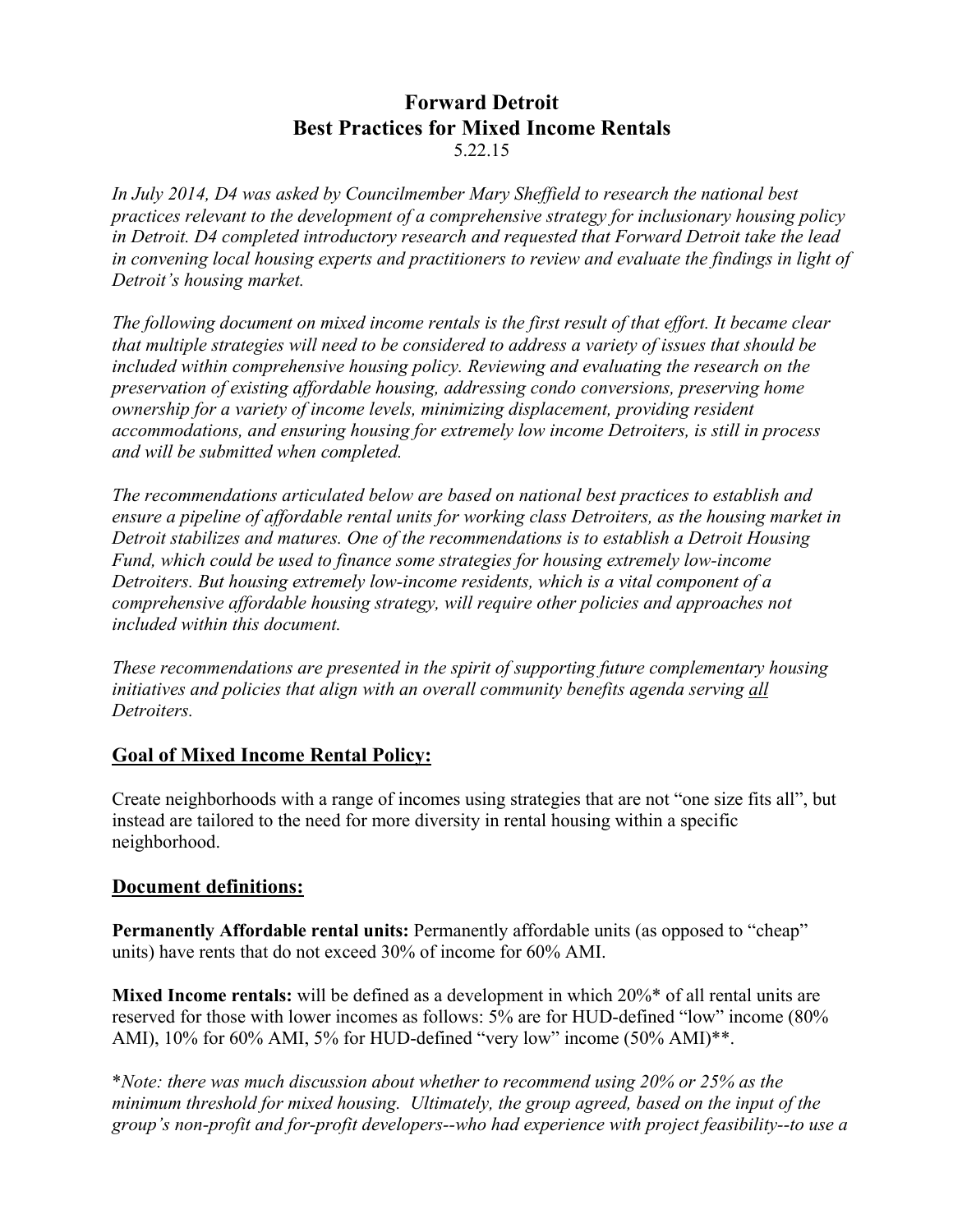*20% mix, with the caveat that within the 20% is a distribution that is more representative of working class Detroiters, and will result in a bigger (but not unrealistic) impact for the City's low wage earners.*

*\*\*Note: the group compared the HUD AMI rates to the income levels for Detroit's working class based on the 2009 Census dataset, and determined that over 130,00 households representing over ⅓ of the City's population would be income-eligible for this particular mixed income distribution.*

|          | $30\%$ AMI $-$   | 50% AMI-             | 60% AMI-             | 80% AMI-        | <b>100% AMI</b> |
|----------|------------------|----------------------|----------------------|-----------------|-----------------|
|          | <b>Extra Low</b> | <b>Very Low</b>      | Low                  | <u>Low</u>      | Moderate        |
|          | <i>Income</i>    | <b>Entry Service</b> | <b>Entry Service</b> | Skilled Service | Middle          |
|          | Supports         | Worker               | Worker               | Worker          | Class           |
| 1 Person | \$13,590         | \$22,650             | \$27,180             | \$36,240        | \$45,300        |
| 2 People | \$15,510         | \$25,850             | \$31,020             | \$41,360        | \$51,700        |
| 3 People | \$17,460         | \$29,100             | \$34,920             | \$46,560        | \$58,200        |
| 4 People | \$19,380         | \$32,300             | \$38,760             | \$51,680        | \$64,600        |
| 5 People | \$20,940         | \$34,900             | \$41,880             | \$55,840        | \$69,800        |

**Income Limits:** The chart below will be used to define income categories.

**Extra Low Incomes:** Units with rents that are affordable for those with HUD "extra low" incomes (30% AMI) will not be specifically included as part of a "mixed income" development in this document. The assumption is that rents set at 50% AMI can be utilized by those at 30% AMI in conjunction with a Housing Choice Voucher. In addition, the creation of a special housing fund, along with future recommendations for the preservation of existing affordable housing and other strategies, will target housing for the 30% AMI renters.

New Development: Includes any new construction or renovation of properties that result in the creation or restoration of rental units.

**Neighborhood:** A census tract.

**Residency Preference:** 20% of tenants will have a registered work or home address within the City of Detroit.

# **Overview of Recommendations:**

- All new, publicly subsidized rental housing developments will be offered compensatory benefits if 20% (or more) if the units are mixed-income.
- All new, publicly subsidized rental housing developments will pay a fee based on the concentration level of affordable housing in the neighborhood surrounding the development. The fee will be waived if the developer creates at least 20% mixed income units.
- All fees collected will be used to create and finance a Detroit Housing Fund.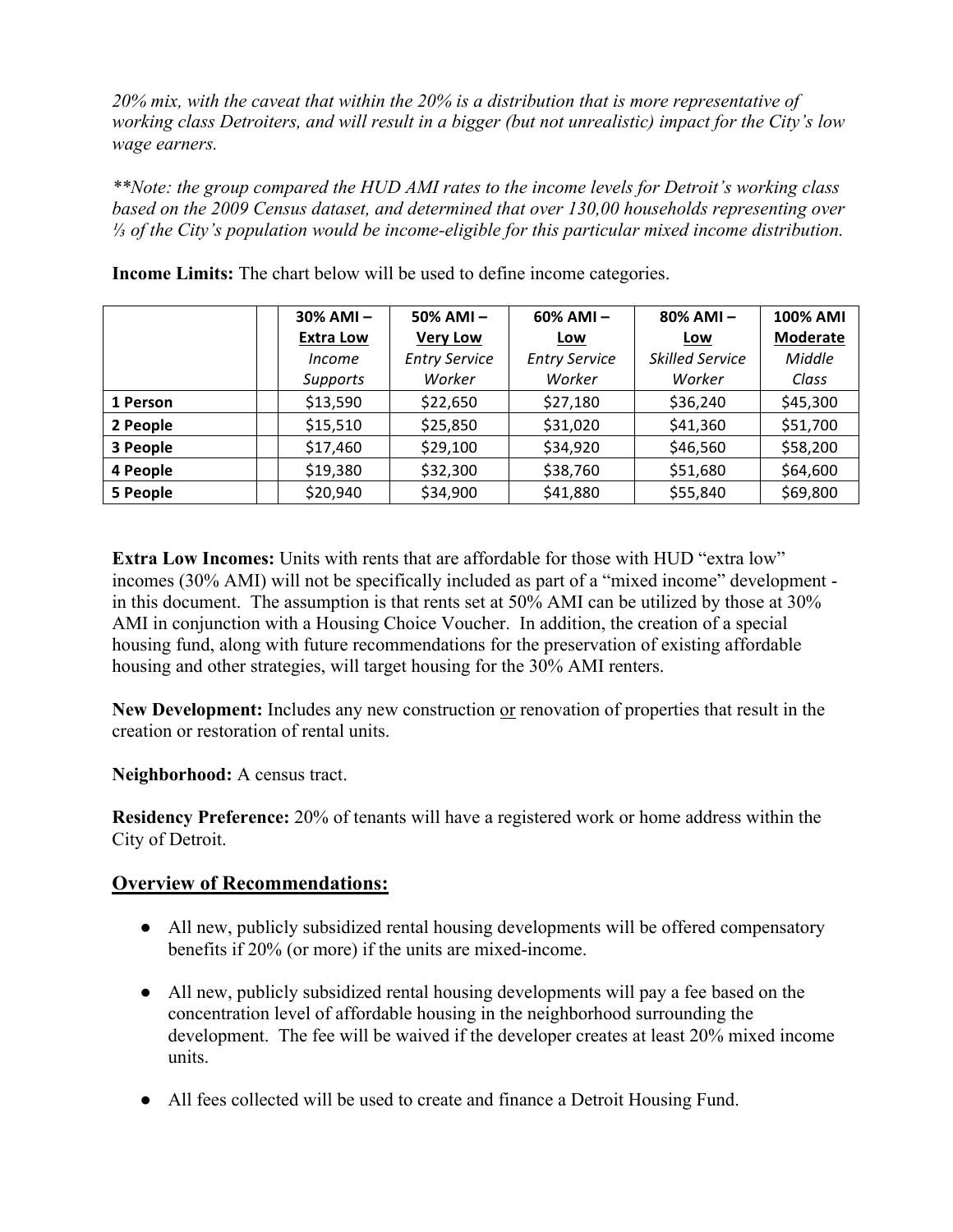# **Compensatory Benefits:**

Based on our research, the most successful ordinances address income diversity for all new subsidized rental developments, condominium conversions and unit rehabilitations; however, they also include compensatory benefits for the developer.

Recommended best practices for compensatory benefits in Detroit, when a subsidized developer is willing to create a 20% (or higher) mixed-income property:

- **Tax abatements:** The development will receive some form of tax abatement, which may include Obsolete Property Rehabilitation Act (OPRA) Commercial Revitalization Act (CRA), Neighborhood Enterprise Zone (NEZ) and/or some other future abatement program.
- **Higher density:** Developers may build more units on a parcel of land than otherwise allowed, if the additional units are affordable. For example, if 90 units are allowed, 100 could be constructed as long as the additional 10 were affordable units (above the original 20%).
- **Parking:** Developers would receive reduced parking requirements, which are often a significant cost for projects.
- **Expedited permitting:** The City could "bundle" permitting approvals for any development that includes mixed income housing as defined above, utilizing the same process currently used to expedite permitting for very large developments.
- **Income qualifying agency:** The City could contract for this service with an existing provider(s) to assist developers and prospective tenants. An income-qualifying agency will gather income verifications and certify prospective tenants who appear to be eligible for a reduced-rent unit (and who have otherwise been approved for residency by the project's management). In-lieu fees collected for the Detroit Housing Fund will fund the contract.

# **In-Lieu Fees:**

Fees should be measurable and impactful but not block development. In order to ensure revenues to establish a Detroit Housing Fund (see below), all new subsidized housing developments will pay a per square foot fee into the Detroit Housing Fund, based on the existing density of affordable rental housing in a census tract, or create at least 20% mixed income units.

- **Make fees commensurate with density of affordable units:** Fees will be higher in areas where there is already a higher concentration of market rate units and a lower concentration of affordable (not cheap) units. Fees will be lower in areas with lower concentrations of market units and more affordable units.
	- o Tying the fee to the current state of the surrounding neighborhood addresses the differences in neighborhood income diversity now, and for the future - when market rate units will be expanding out from downtown and midtown.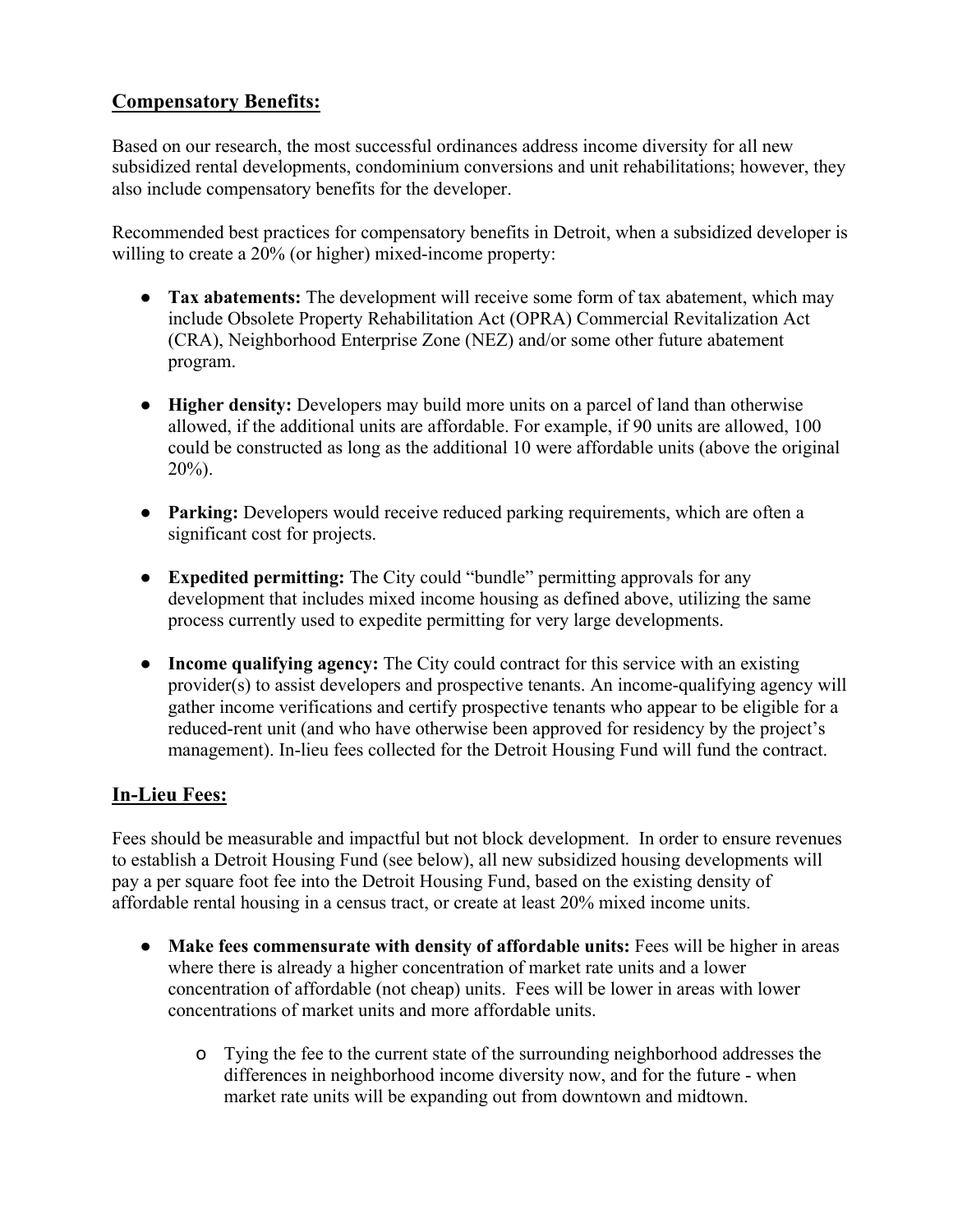- o It also encourages developers to expand into the neighborhoods, and will adjust over time as Detroit rebounds.
- **Determine density:** Evaluate surrounding rental properties for, a) the number of existing rental units in the census tract and, b) the number of permanently affordable rentals, in order to calculate a percentage.
- **Incentivize 20% mixed income:** Incentivize the development of 20% mixed income rental units in areas with a high density of market rate units by using a sliding scale in-lieu fee structure (see chart below).

|                                                                     |       |         | <b>Years of</b><br><b>Difference</b> |                |
|---------------------------------------------------------------------|-------|---------|--------------------------------------|----------------|
| <b>Proposed Fee In Lieu</b>                                         | Up to | Fee/GSF | Fee*                                 | Ex: 100K sq ft |
| % of Affordable Housing in Area                                     | 100%  | \$1.00  | 1                                    | \$100,000      |
|                                                                     | 90%   | \$1.20  | 1                                    | \$120,000      |
|                                                                     | 80%   | \$1.40  | 1                                    | \$140,000      |
|                                                                     | 70%   | \$1.60  | 1                                    | \$160,000      |
|                                                                     | 60%   | \$1.80  | 1                                    | \$180,000      |
|                                                                     | 50%   | \$2.00  | 1                                    | \$200,000      |
|                                                                     | 40%   | \$2.00  | 2                                    | \$400,000      |
|                                                                     | 30%   | \$2.00  | 4                                    | \$800,000      |
|                                                                     | 20%   | \$2.00  | 6                                    | \$1,200,000    |
|                                                                     | 10%   | \$2.00  | 8                                    | \$1,600,000    |
|                                                                     |       |         |                                      | \$2,000,000    |
|                                                                     | 0%    | \$2.00  | 10                                   | \$2,000,000    |
| $\mathbf{u}$ $\mathbf{m}$ $\mathbf{n}$ $\mathbf{m}$<br><del>.</del> |       |         | $\sim$ 0.0 $\prime$                  |                |

*\* The Difference Fee is calculated as the rent gain per year of having less than 20% affordable units.*

- o If the saturation of permanently affordable units in the census tract is less than 50%, then the developer will be incentivized to create 20% mixed income units, as the in-lieu fees are substantially higher, and must be paid for more than one year. However, the developer could choose to pay the fees instead of building 20% mixed income units, but it would result in significantly larger revenues for a Detroit Housing Fund (see below).
- o If the saturation of permanently affordable units in a census tract is more than 50%, the developer could still include 20% mixed income units in the new development, or pay a lower, one-time, per square foot fee into a Detroit Housing Fund.

# **Detroit Housing Fund:**

A Detroit Housing fund will be used to support the goal of creating mixed income neighborhoods in Detroit. Toward that end, the fund could be used to:

• Contract for services with existing provider(s) to provide income verifications and certification for use by developers when a prospective tenant appears to be eligible for a reduced-rent unit.